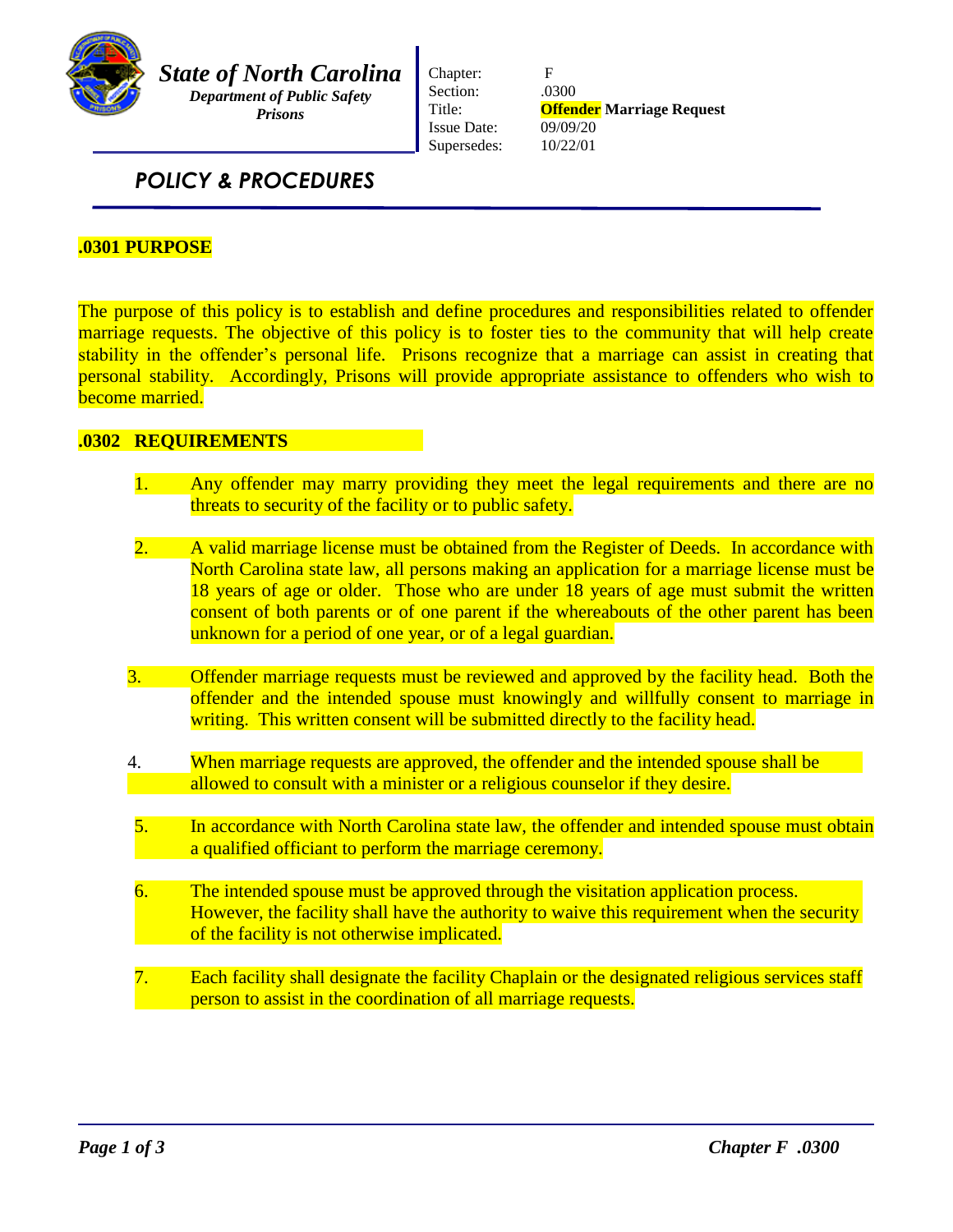#### **.0303 ADDITIONAL CONSIDERATIONS**

- 1. Facility chaplains are not required to conduct marriage ceremonies for offenders; however; they may serve as an advisor in the marriage process. Chaplains must follow the dictates of the Chaplain's religious endorsing body or faith group regarding sacramental acts such as marriage.
- 2. Facilities will not transport an offender from the confines of a prison facility for the purpose of obtaining a marriage license. State law addresses the issuance of a marriage license if an applicant for a marriage license is over 18 years of age and is unable to appear in person at the Register of Deeds' office.
- 3. Each facility will have available, at reasonable times, a notary public to notarize an affidavit used in lieu of the absent applicant's personal appearance.
- 4. If a facility head concludes that an offender's proposed marriage request presents a serious threat to the safety and security of the facility, the request may be declined until such time that the threat to the facility is resolved.
- 5. Offenders who are simultaneously confined to prison will not be allowed to marry.
- 6. When a valid order of protection exists, which preludes the offender and intended spouse from having contact with one another, the marriage will not occur until the order is completed or dissolved.
- 7. Any victim related concerns should be discussed with the Office of Victim Services through the designated facility Victim Information Coordinator (VIC).
- 8. Offenders assigned to restrictive housing will not be granted permission to marry until they are released from that status.
- 9. Disapproved requests and reason(s) for the disapproval will be provided in writing to the offender and intended spouse by the facility head.
- 10. Each facility will establish standard operating procedures which will assist in the facilitation of marriage requests and marriages.

#### **.304 PERSONAL PROPERTY**

Engagement rings/wedding bands are permitted according to policy Chapter F. 0503 (Authorized Items/Offender Personal Property). Rings must be brought in at the time of the ceremony. A ring cannot be sent in at a later time.